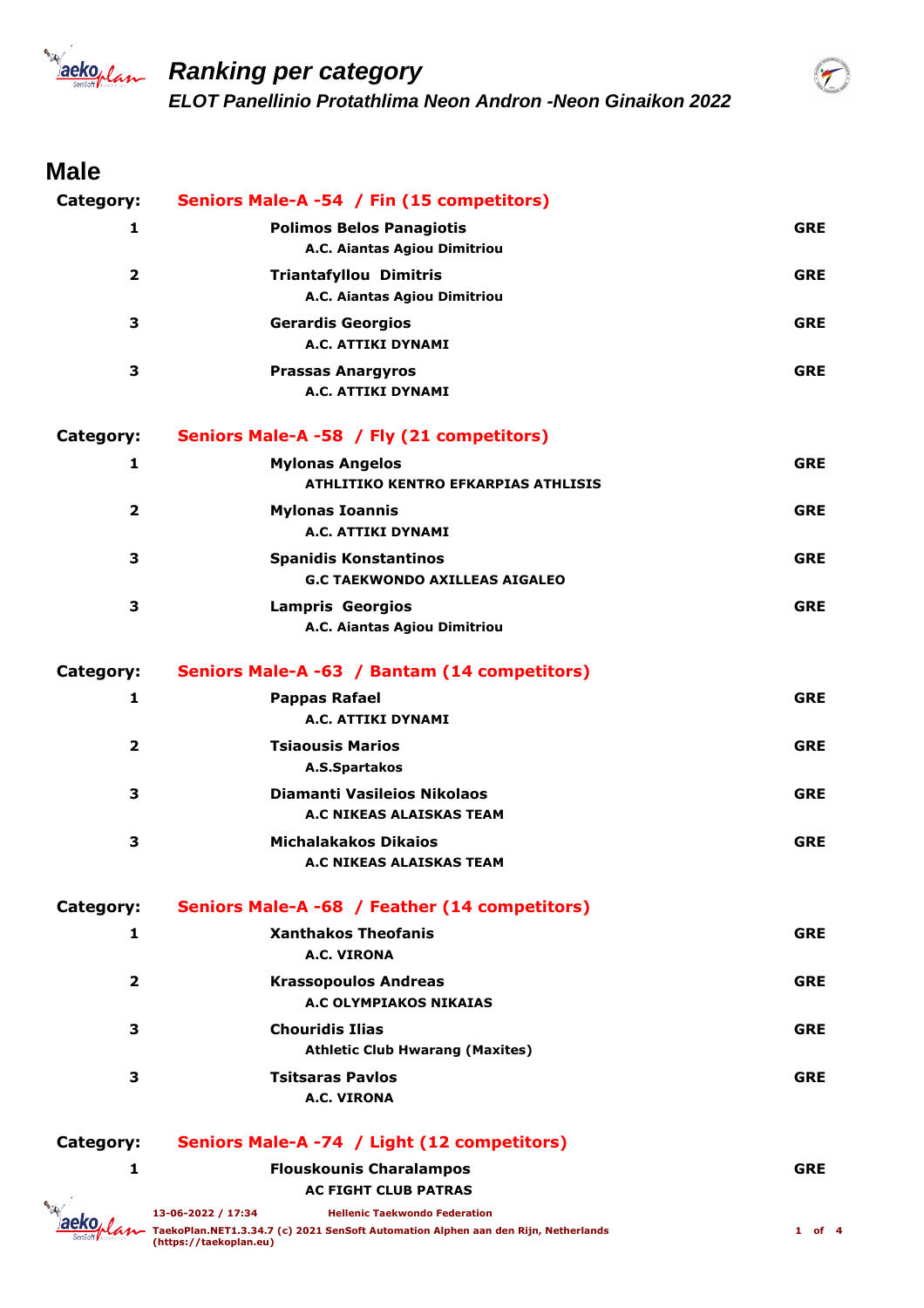

#### **Male**

| Category:               | Seniors Male-A -74 / Light (12 competitors)                             |            |
|-------------------------|-------------------------------------------------------------------------|------------|
| 2                       | <b>Myrelis George</b><br>A.S. Ethnikos 95                               | <b>GRE</b> |
| 3                       | <b>Birlis Ioannis</b><br>A.C. Aiantas Agiou Dimitriou                   | <b>GRE</b> |
| 3                       | <b>Vailezoudis Michail</b><br>A.C. Aiantas Agiou Dimitriou              | <b>GRE</b> |
| Category:               | Seniors Male-A -80 / Welter (5 competitors)                             |            |
| 1                       | <b>Michopoulos Sotirios</b><br><b>A.C EKRIXI PATRWN</b>                 | <b>GRE</b> |
| $\mathbf{2}$            | <b>Theodoros Ioannidis</b><br><b>Athletic Club Hwarang (Maxites)</b>    | <b>GRE</b> |
| 3                       | Papanikolaou Konstantinos Alexios<br><b>PAO ELLINOROSON O ANDRIANOS</b> | <b>GRE</b> |
| 3                       | <b>Petrou Dimitrios</b><br><b>A.S Spartacos Vrilission</b>              | <b>GRE</b> |
| Category:               | Seniors Male-A -87 / Middle (6 competitors)                             |            |
| 1                       | <b>Papadopoulos Ioannis</b><br>A.S. Kaisarianis                         | <b>GRE</b> |
| $\overline{2}$          | <b>Tholiotis Vasileios</b><br><b>Athletic Club Hwarang (Maxites)</b>    | <b>GRE</b> |
| 3                       | <b>Mourkovitis Panagiotis</b><br>A.C THEAGENIS KALLITHEAS               | <b>GRE</b> |
| 3                       | <b>Zouros Kardatos Kostantinos</b><br>A.C.MITILINI                      | <b>GRE</b> |
| Category:               | Seniors Male-A +87 / Heavy (4 competitors)                              |            |
| 1                       | <b>Dimitrakopoulos Filippos</b><br><b>ASG TKD Melission</b>             | <b>GRE</b> |
| $\overline{\mathbf{2}}$ | <b>Boutsiarakos Dimitrios</b><br><b>A.S. Kaisarianis</b>                | <b>GRE</b> |
| 3                       | <b>Chadias Dimitrios</b><br>A.C.TAEKWONDO POLIGIROU                     | <b>GRE</b> |
| 3                       | <b>Theodosiou Giorgos</b><br><b>A.C THEAGENIS KALLITHEAS</b>            | <b>GRE</b> |



 $\widetilde{\mathcal{T}}$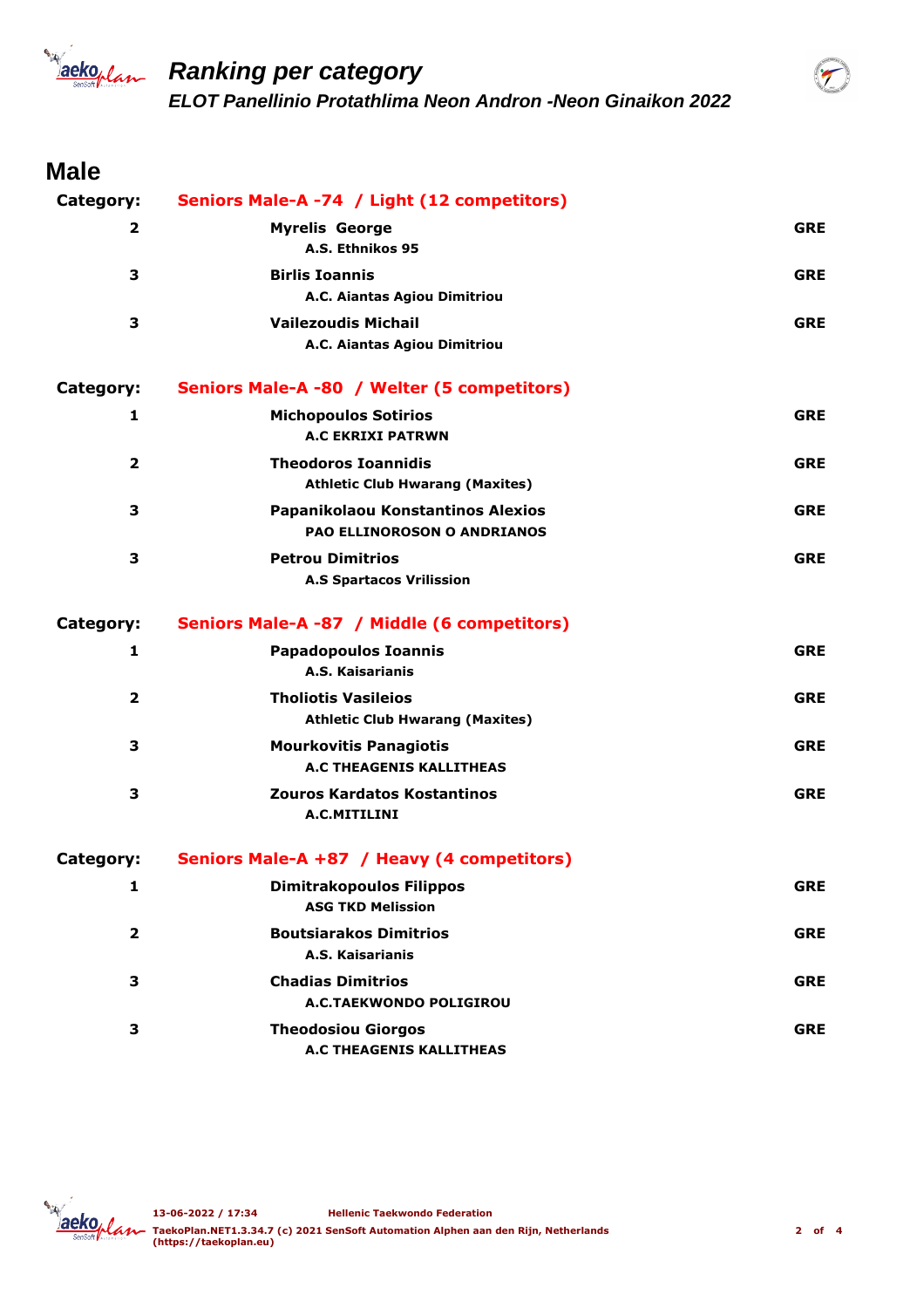

 $\mathcal T$ 

# **Female**

| Category:               | Seniors Female-A -46 / Fin (16 competitors)                                                                                                                                |            |
|-------------------------|----------------------------------------------------------------------------------------------------------------------------------------------------------------------------|------------|
| 1                       | <b>Bakali Iliana</b><br><b>A.S.LARISAS</b>                                                                                                                                 | <b>GRE</b> |
| $\overline{2}$          | Mytiliniou Magdalini Maria<br><b>GAIA AC</b>                                                                                                                               | <b>GRE</b> |
| З                       | Polichronidi Kristina<br>A.C. DIASTRO                                                                                                                                      | <b>GRE</b> |
| 3                       | <b>Pantou Despoina</b><br><b>A.C ASTRAPI PATRWN</b>                                                                                                                        | <b>GRE</b> |
| Category:               | Seniors Female-A -49 / Fly (11 competitors)                                                                                                                                |            |
| 1                       | Sargantani Charikleia<br><b>A.C TKD KEUMGANG</b>                                                                                                                           | <b>GRE</b> |
| $\overline{\mathbf{2}}$ | Kokosi Anastasia - Nektaria<br>A.S. Ethnikos 95                                                                                                                            | <b>GRE</b> |
| 3                       | Bourogianni Konstantina - Eleni<br>A.S. Ethnikos 95                                                                                                                        | <b>GRE</b> |
| 3                       | Katsoti Athanasia<br>AC NIKH PAIANIAS GLIKON NERON                                                                                                                         | <b>GRE</b> |
| Category:               | Seniors Female-A -53 / Bantam (14 competitors)                                                                                                                             |            |
| 1                       | <b>Tsolia Polymnia</b><br><b>Ac.Krites</b>                                                                                                                                 | <b>GRE</b> |
| $\overline{2}$          | Konstantinidou Yvonni<br><b>GAIA AC</b>                                                                                                                                    | <b>GRE</b> |
| 3                       | <b>Pantou Eleni</b><br><b>A.C ASTRAPI PATRWN</b>                                                                                                                           | <b>GRE</b> |
| 3                       | Koursoumi Dimitra Konstantina<br><b>A.C. VIRONA</b>                                                                                                                        | <b>GRE</b> |
| Category:               | Seniors Female-A -57 / Feather (18 competitors)                                                                                                                            |            |
| 1                       | Makrygianni Athina<br>AC NIKH PAIANIAS GLIKON NERON                                                                                                                        | <b>GRE</b> |
| $\overline{\mathbf{2}}$ | Koutroumpi Kalliopi<br><b>A.S.N.IONIAS ATTIKIS</b>                                                                                                                         | <b>GRE</b> |
| 3                       | Tzamaria Sofia Cristina<br><b>A.S. KORINTHIAS</b>                                                                                                                          | <b>GRE</b> |
| 3                       | <b>Stamellou Georgia</b><br>A.C. Aiantas Agiou Dimitriou                                                                                                                   | <b>GRE</b> |
| Category:               | Seniors Female-A -62 / Light (7 competitors)                                                                                                                               |            |
| 1                       | Liakata Ifigeneia                                                                                                                                                          | <b>GRE</b> |
|                         | A.C. Aiantas Agiou Dimitriou                                                                                                                                               |            |
|                         | 13-06-2022 / 17:34<br><b>Hellenic Taekwondo Federation</b><br>TaekoPlan.NET1.3.34.7 (c) 2021 SenSoft Automation Alphen aan den Rijn, Netherlands<br>(https://taekoplan.eu) | 3 of 4     |